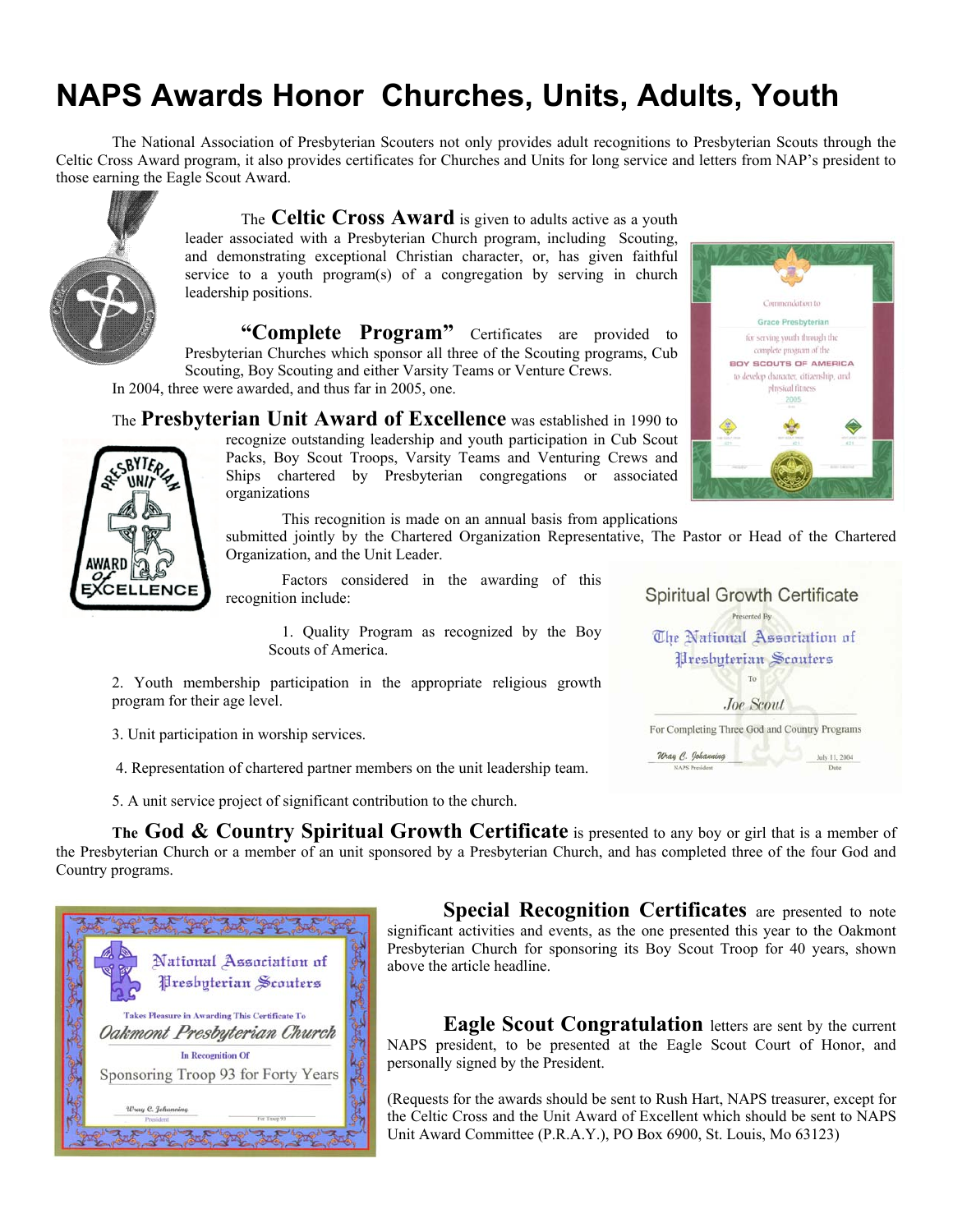

# **The Celtic Cross Award**

Sponsored by the National Association of Presbyterian Scouters(NAPS)  $c/\sigma$  P.R.A.Y. 8520 Mackenzie Road, Ste. 3 St. Louis, MO 63123-3413 1-800-933-7729 www.praypub.org

## **THE PURPOSE OF THE AWARD**

Leaders of children in Christian Education programs have given countless hours to prepare and teach values. Therefore it is appropriate to recognize their service to God and the Church and to affirm how much they mean to us and to our children.

The Church Session will recognized adult leaders who have given exceptional service to children and youth and will grant them **The Celtic Cross Award.** Self and spouse nominations will not be accepted.

These adults can come from the church's own programs, i.e. Sunday School and Youth Fellowship. They may also come from the Boy Scouts of America, Girl Scouts of the U.S.A., Camp Fire USA, and other youth serving agencies.

## **THE EMBLEM**

The Celtic Cross was used in the Church of Scotland and has had specialsignificance through the history of the Presbyterian Church. The bronze medallion has a yellow cross against a dark blue background. It hangsfrom a blue and green plaid ribbon. The recipient of the Celtic Cross Award is entitled to wear the Religious Knot on the Boy Scout uniform. The adult award package contains a medal that can be worn around the neck and an 8 ½" x 11" personalized color certificate.

## **CRITERIA FOR NOMINATION**

The nominee should have an outstanding record of service to youth as determined by the following criteria:

- 1. The nominee is an adult active as a youth leader associated with a Presbyterian Church program and demonstrates exceptional Christian character OR has given faithful service to a youth program(s) of a congregation by serving in church leadership positions.
- 2. The nominee has a continuous record of using and supporting youth ministry with a minimum tenure of two (2) years. These ministries may include Sunday School, Youth Fellowship, Boy Scouts of America, Girl scouts of the U.S.A., Camp Fire USA and other youth serving agencies.
- 3. The nominee has served the organization at a level where he or she works directly with youth.
- 4. A nominee from the Boy Scouts of America, Girl Scouts of the U.S.A. and other youth serving agencies has encouraged religious growth (i.e. promoted the God and Country religious award program, promoted the use of religious services when camping or at other activated that have taken youth from regularly scheduled worship services, etc.).
- 5. The award seeks the individual; the individual does not seek the award. Self nominations and spouse nominations will not be accepted.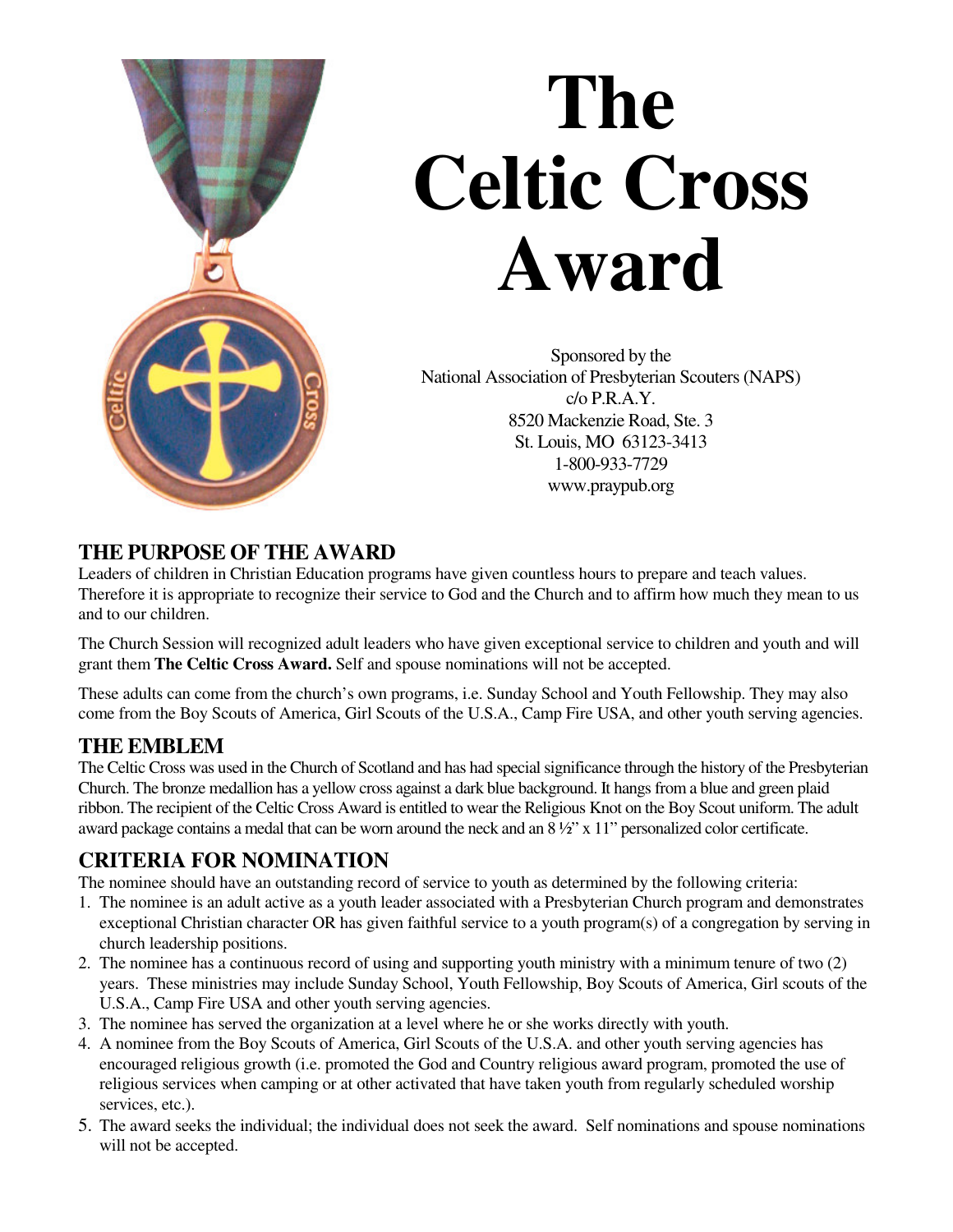## **CELTIC CROSS AWARD APPLICATION**

#### **NOMINATION PROCEDURE**

- 1. **Completed Application:** The nomination form for the candidate is completed along with history and supporting information and submitted to the appropriate committee or Charter Organization Representative for review. Self and spouse nominations will not be accepted.
- 2. **Required Signatures:** Signatures of both the Pastor and Clerk of Session are required. The approved application is submitted to the Session for review of the Celtic Cross Award for the candidate. The Session approves the award, submits the application on this brochure for each individual to be honored along with the appropriate fees, and mails the application(s) to P.R.A.Y., 8520 Mackenzie Road, Ste. 3, St. Louis, MO 63123.

| $\sigma$ macketizic road, Stc. 9, St. Equis, MO $\sigma$ 9.12<br>3. Payment Information: The award package is \$30.00 plus \$5.00<br>postage/handling per application. Payment by check, money order,<br>MasterCard or Visa is accepted. Make checks payable to P.R.A.Y. To pay | <b>Special Fees</b><br>FAX SERVICE 314-638-7250 All fax orders are                                                                  |
|---------------------------------------------------------------------------------------------------------------------------------------------------------------------------------------------------------------------------------------------------------------------------------|-------------------------------------------------------------------------------------------------------------------------------------|
| by credit card, please provide the following information:<br>MasterCard<br>Visa<br>Circle One:                                                                                                                                                                                  | assessed \$6.00. Faxes received by noon CST<br>will be processed and shipped within 3 business<br>days, upon approval of award.     |
| Expiration Date: $\frac{\ }{\ }$ / ___ __ / (MM / YY)                                                                                                                                                                                                                           | SHIPPING UPGRADES: Additional fees apply.<br>Visit www.praypub.org for rates & explanations.                                        |
|                                                                                                                                                                                                                                                                                 | USPS Priority Mail 2-3 days not guaranteed<br>□<br>Ground 3-5 days - No PO Boxes<br>❏<br>Overnight 1-2 days - No PO Boxes<br>$\Box$ |
|                                                                                                                                                                                                                                                                                 |                                                                                                                                     |
| <b>NOMINEE INFORMATION</b>                                                                                                                                                                                                                                                      |                                                                                                                                     |
|                                                                                                                                                                                                                                                                                 | (Printed exactly as it should appear on the certificate)                                                                            |
|                                                                                                                                                                                                                                                                                 |                                                                                                                                     |
| has considered the qualifications of the nominee and confirms their completion for the Celtic Cross Award.                                                                                                                                                                      |                                                                                                                                     |
|                                                                                                                                                                                                                                                                                 |                                                                                                                                     |
|                                                                                                                                                                                                                                                                                 |                                                                                                                                     |
| <b>AGENCY INFORMATION</b> (if applicable)<br>National Youth Agency in which adult is a member (circle one):                                                                                                                                                                     |                                                                                                                                     |
| Boy Scouts of America  <br>Girl Scouts of the U.S.A.                                                                                                                                                                                                                            | Camp Fire USA  <br>Other Youth Agency                                                                                               |
| <b>MAILING INFORMATION</b> (Person to whom recognition items are to be shipped)                                                                                                                                                                                                 |                                                                                                                                     |
| Name and the contract of the contract of the contract of the contract of the contract of the contract of the contract of the contract of the contract of the contract of the contract of the contract of the contract of the c                                                  |                                                                                                                                     |
|                                                                                                                                                                                                                                                                                 |                                                                                                                                     |
|                                                                                                                                                                                                                                                                                 |                                                                                                                                     |
| Phone Number (Day Contact) Email Email                                                                                                                                                                                                                                          |                                                                                                                                     |
|                                                                                                                                                                                                                                                                                 |                                                                                                                                     |
|                                                                                                                                                                                                                                                                                 |                                                                                                                                     |

P.R.A.Y. 8520 Mackenzie Road, Ste. 3, St. Louis, MO 63123-3413 PHONE: 314-638-1017 or 800-933-PRAY (7729) FAX: 314-638-7250 EMAIL pray@praypub.org WEB: www.praypub.org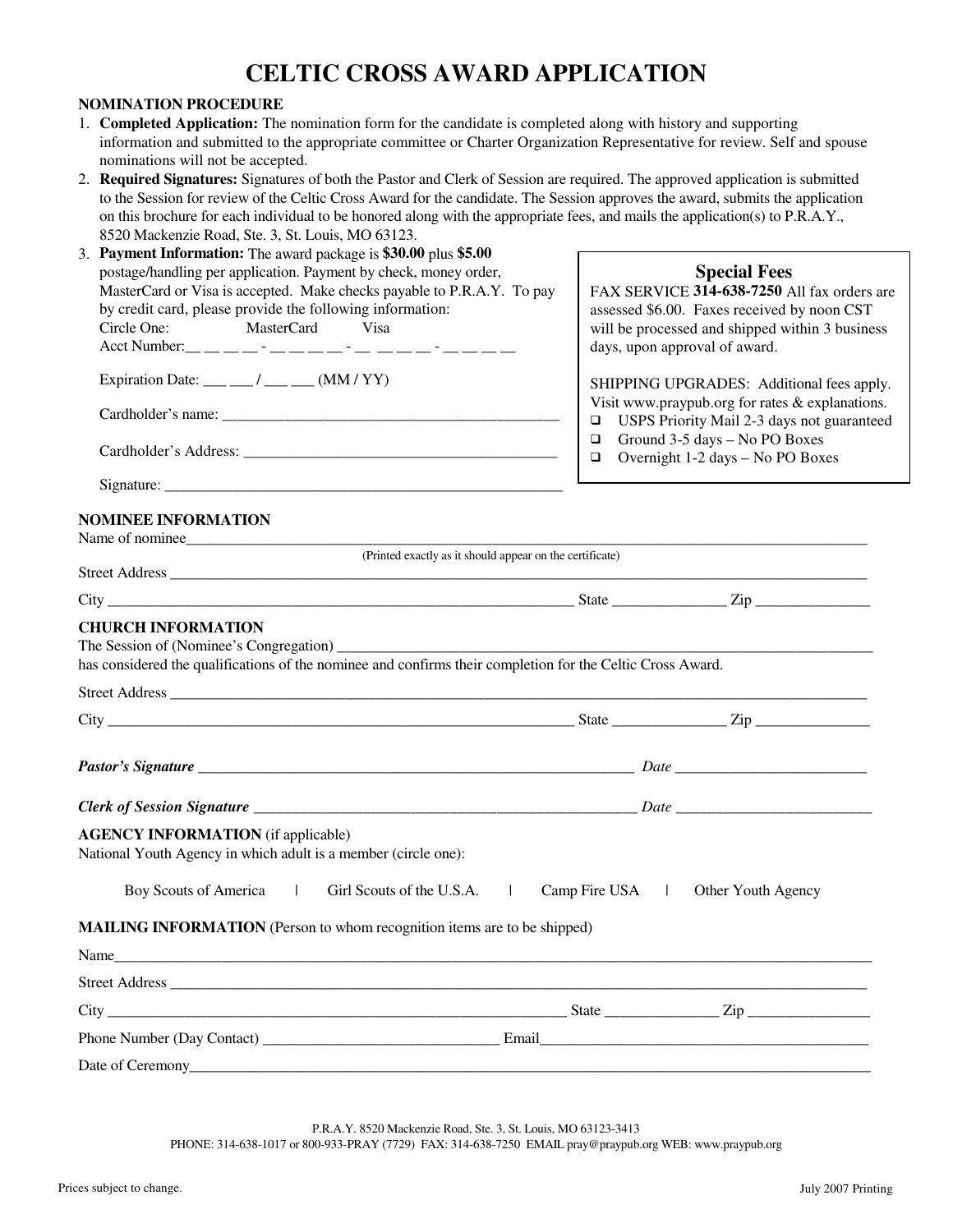# **Presbyterian God & Country Series Awards**

**A series of Religious Awards for Scouting youth from grade one through 12 are offered from the Protestant Religious Awards for Youth program, in cooperation with the Boy Scouts of America and the Presbyterian Church, USA.** 

**Detailed materials may be found on the P.R.A.Y. website at** http://www.praypub.org **or from your local Council Service office.** 

# **Youth Awards**



Girls and boys in grades 1, 2 & 3 are eligible to participate in the **God and Me** program even if they do not belong to a Girl Scout, Boy Scout or Camp Fire group (church youth and Sunday School members are eligible to participate in this program). Each participant must have his or her own copy of the Student Workbook. A pastor's signature is required on the application/order form.

Girls and boys in grades 4 & 5 are eligible to participate in the **God and Family**  program even if they do not belong to a Girl Scout, Boy Scout or

Camp Fire group (church youth and Sunday School members are GOD AND COUNTRY eligible to participate in this program). Each participant must have

his or her own copy of the student workbook. A pastor's signature is required on the application/order form.





Girls and boys in grades 6-8 are eligible to participate in the **God and Church** program even if they do not belong to a Girl Scout, Boy Scout or Camp Fire group (youth group and Sunday School members are eligible to participate in this program). This program

requires that students have original workbooks and present their work to the pastor for final approval.

Young women and men in grades 9-12 are eligible to participate in the **God and Life** program even if they do not belong to a Girl Scout, Boy Scout or Camp Fire group (youth group and Sunday School members are eligible to participate in this program). Each participant

must have his or her own copy of the student workbook. A pastor's signature is required on the application/order form.

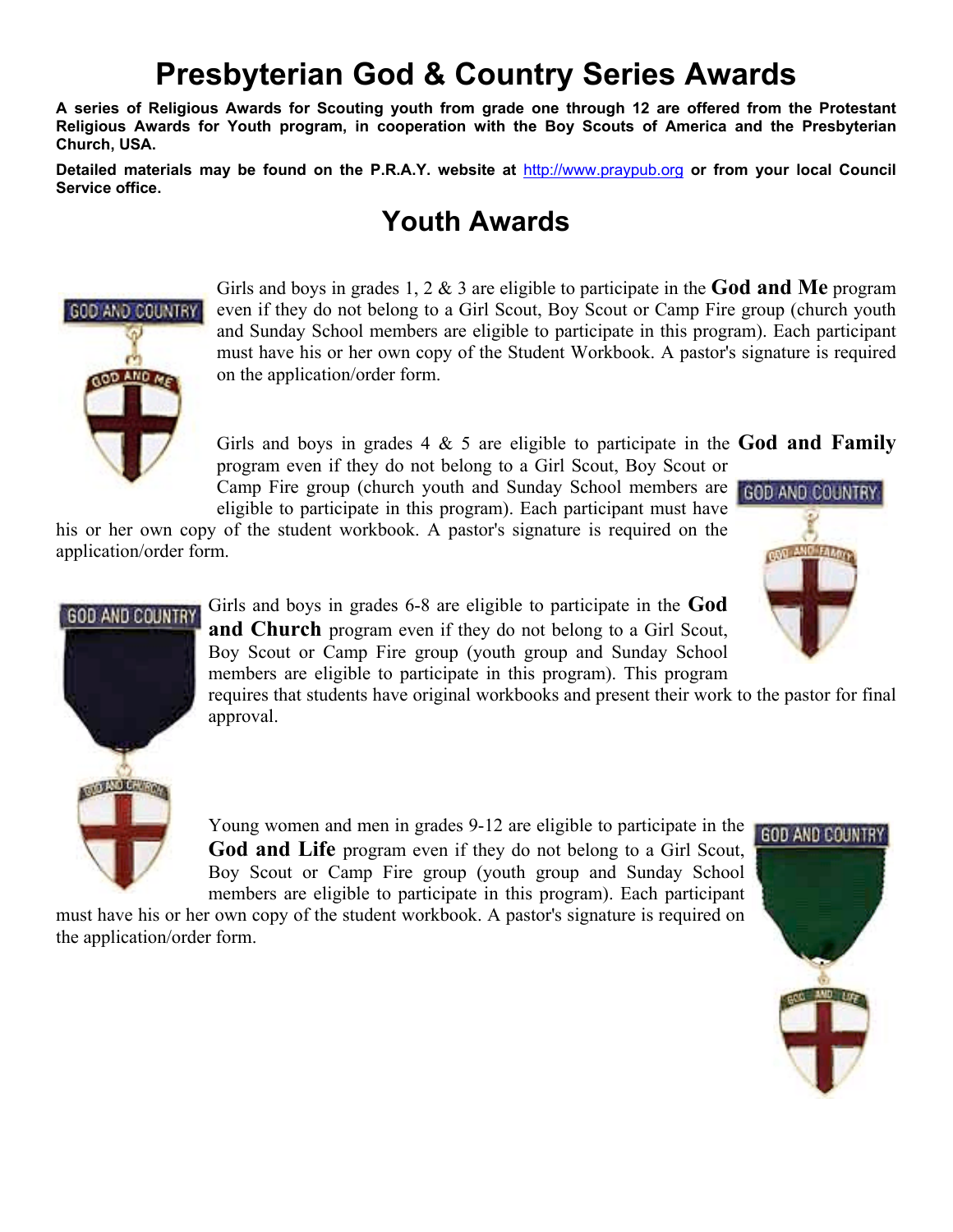## **Adult Awards**

**The Adult Recognition Awards are by nomination only (they are not work/study programs like the youth awards). These are honors given to worthy adults for their outstanding service to youth both through their church and one of the national youth agencies. Recipients of these awards are unaware that they are being nominated: an outside party must nominate them to receive an award by submitting the required application, letters of recommendation and resume.** 



Parents have the option of enrolling in the **Adult Mentor** Program. In this program, the parent is an active learning participant alongside the child. The parent would have lessons and projects to complete in the Mentor Workbook just like the child, and then both parent and child would work on the student curriculum together. The mentor program is designed to provide the adult with additional opportunities to model his or her Christian faith and to help a young child talk about his or her belief in God.

*What is the difference between a "counselor" and a "mentor?" The counselor is the pastor (or other adult assigned by the pastor). The counselor serves as an instructor who* 

*gives assignments to the young people, and it is the young people who do all the work.* 

*Mentors are parents who have chosen to work alongside their children on the God and Country curriculum. Mentors are active learning participants (students) with lessons to complete in their own workbooks just like their children. Both mentors and children work under the supervision of the pastor or counselor.* 

*What is the difference between the mentor pin and an adult recognition award? The mentor pin may be worn by parents who have successfully completed the Adult Mentor Program. This is a program for parents to work on while they lead their children through the God and Country Series. There is an adult workbook that must be completed.*

**The God and Service Award is a national recognition awarded by churches and agencies cooperating in Programs of Religious Activities with Youth (P.R.A.Y.). It is given for distinguished service by adults in ministry to young people through service to the church and one or more of the national youth agencies (Boy Scouts of America, Girl Scouts of the U.S.A., and Camp Fire, Inc.).** 

**A God and Service recipient should:** 

**1. Have a minimum of 5 years of service to the church.**

**2. Have a minimum of 5 years of service to a national youth agency (be fully trained and exhibit past and present leadership in the youth agency program).** 

- **3. Encourage and assist young people in earning the God and Country award.**
- **4. Promote religious observances at youth agency functions at all levels.**
- **5. Encourage youth to participate in community service projects.**

**6. Recruit volunteers to give leadership to national youth agency programs.** 

**7. Promote the organization of youth agency units among churches other than his or her own congregation.** 

**8. Be a person whose Christian example is highly regarded by others in the church and whose lifestyle is a model for young people.** 

 **For applications and detailed information contact P.R.A.Y. at P.R.A.Y. 8520 Mackenzie Road, Ste. 3, St. Louis, MO 63123-3413 314-638-1017** !**? 800-933-7729** !**? www.praypub.org** !**? pray@praypub.org**